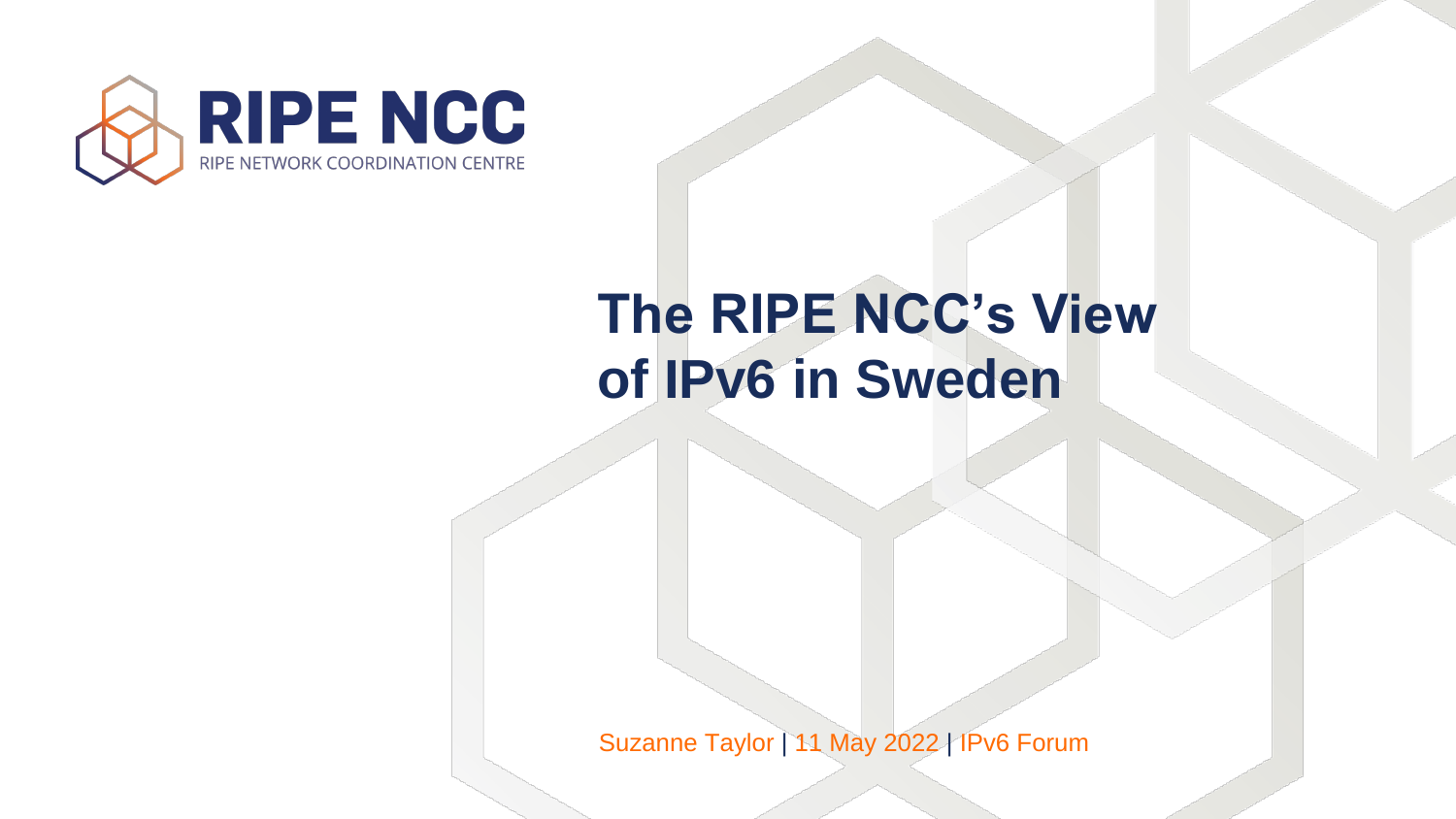

- One of five Regional Internet Registries in the world
- Also provide a number of technical services and tools:
	- K-root
	- RIPE Atlas
	- RIPEstat
	- RIS
- Involved in public policy discussions and Internet governance

## **RIPE NCC**

2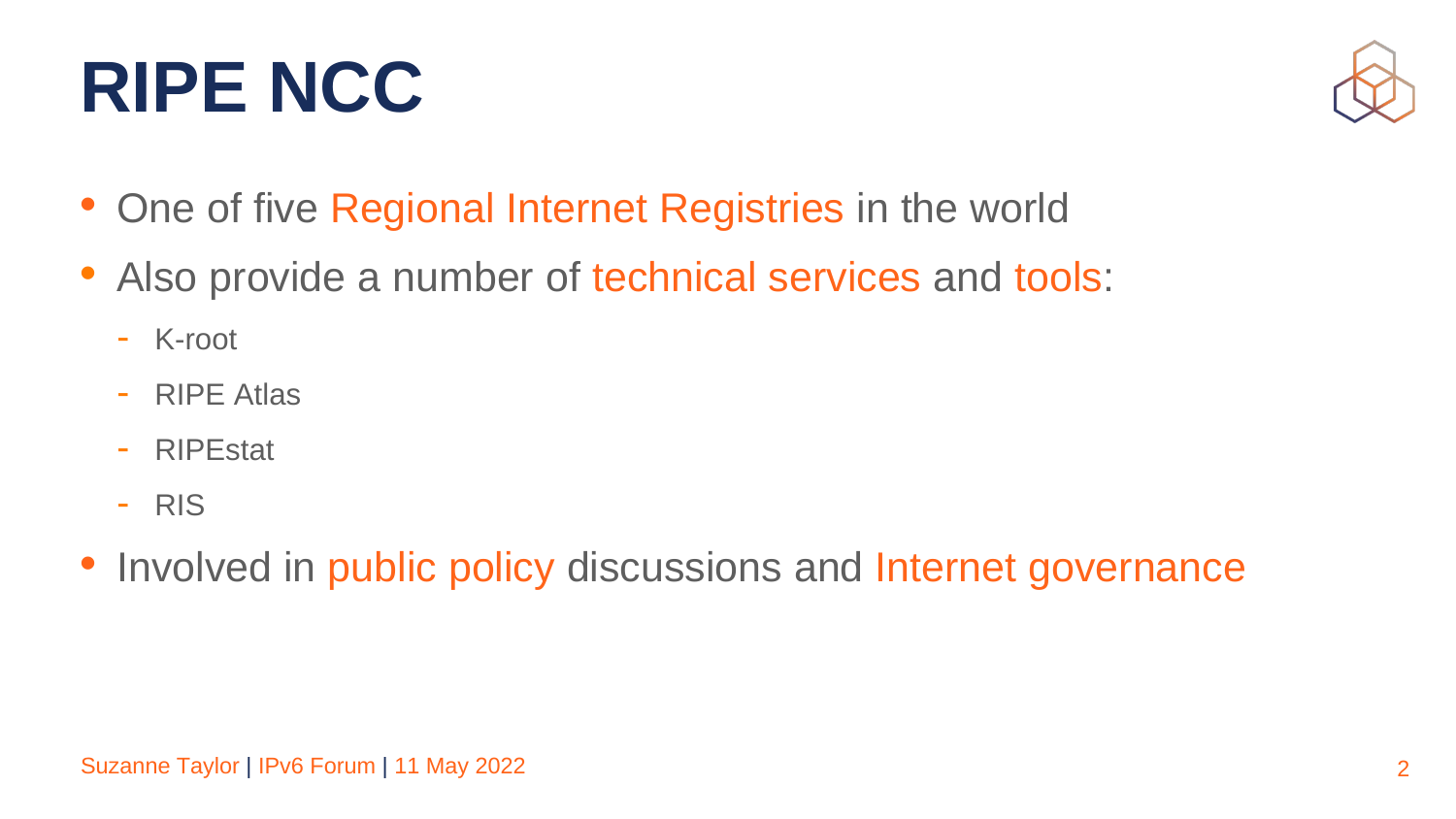- Showcase RIPE NCC data and measurement platforms
- Bring value to local technical communities
- Support Internet development throughout service region
- Inform public policymaking





3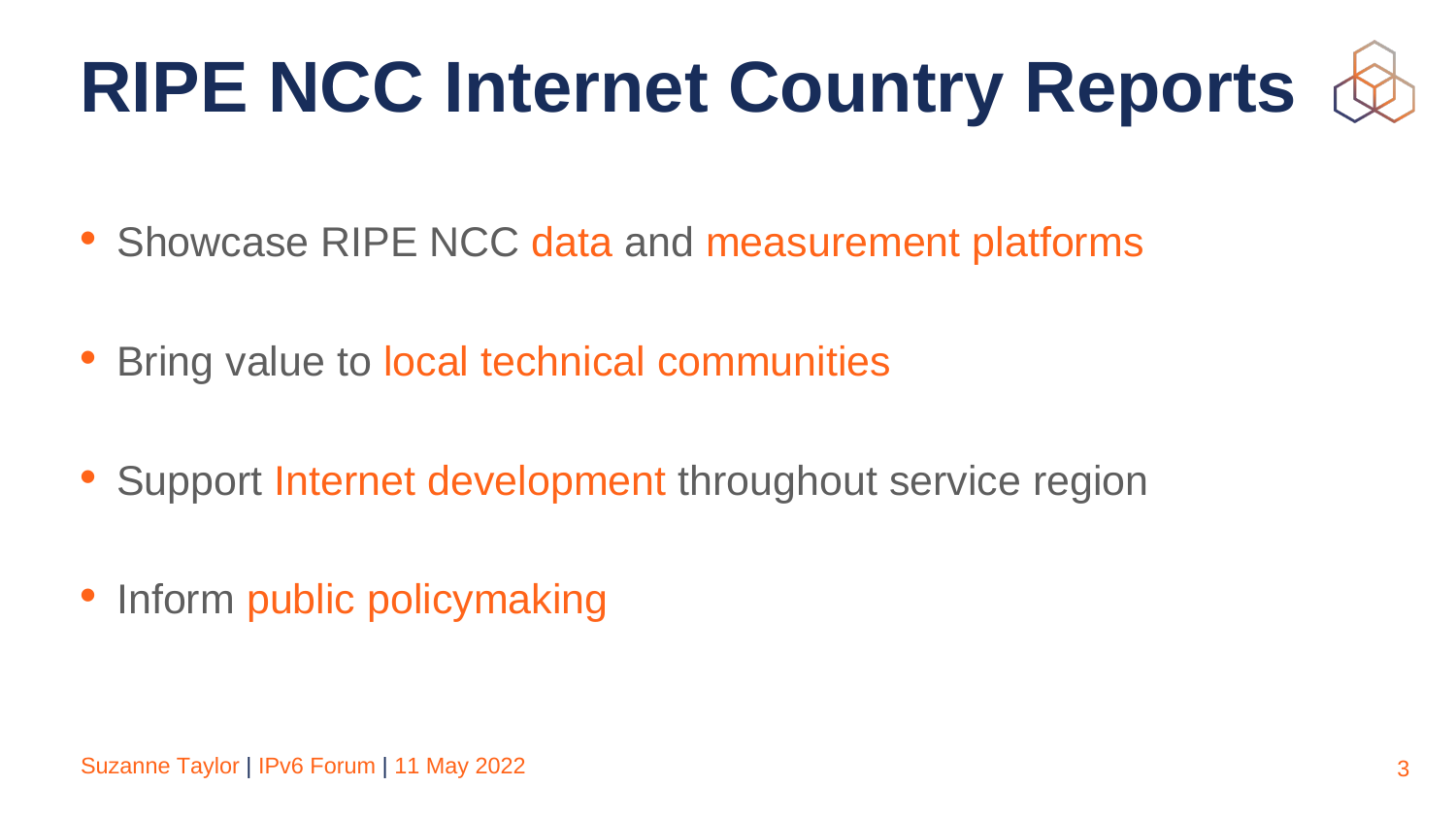



### **RIPE NCC Internet Country Report: IPv6 in Sweden**





## **RIPE NCC Internet Country Report**

• IPv6 in Sweden report just published <https://labs.ripe.net/country-reports/>

• Shorter, more focused version of our country reports

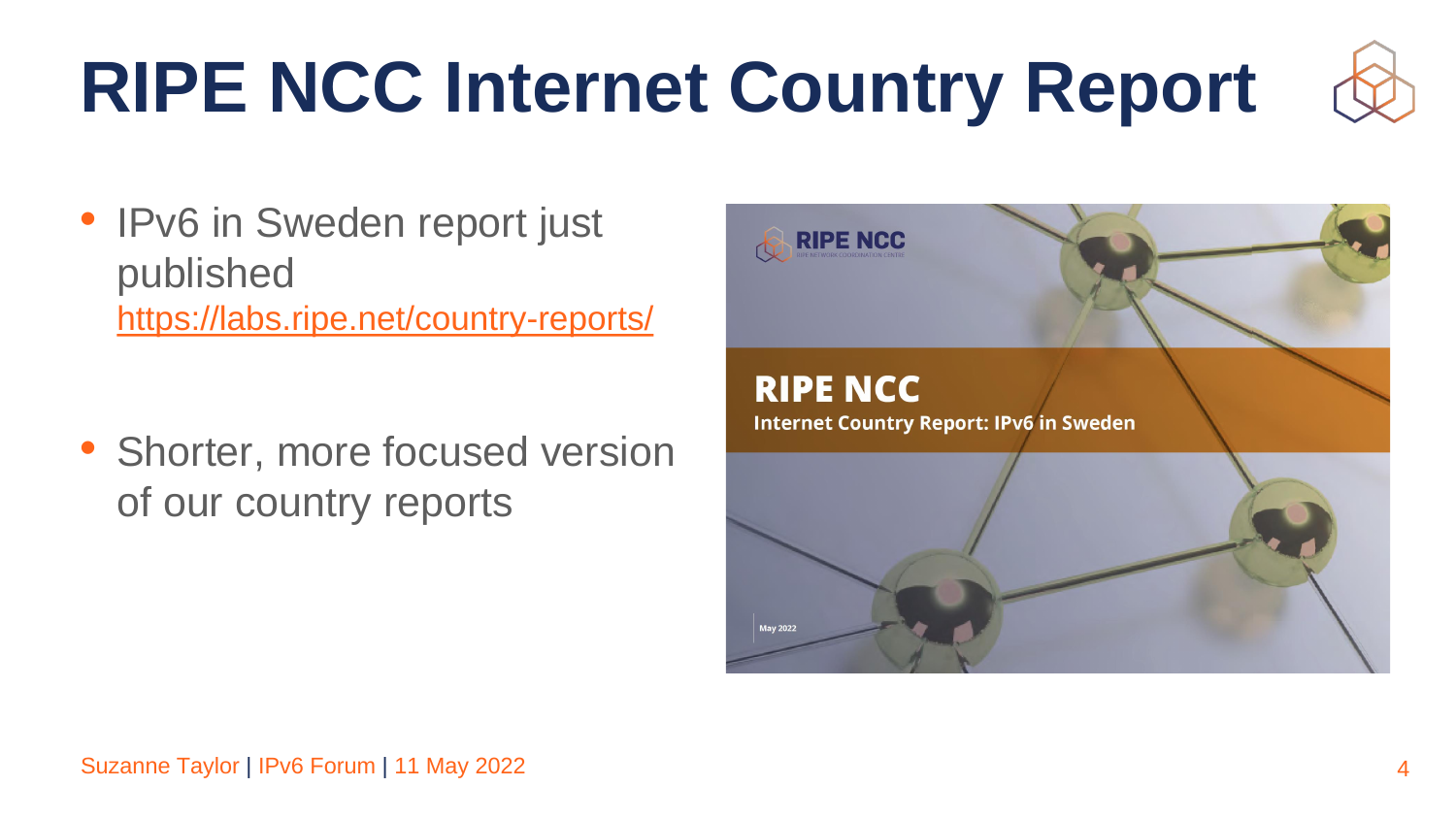

### • IPv6 capability is quite low compared to Europe and rest of world

- Sweden has an unusually large amount of IPv4
- 
- Interconnectivity is robust over IPv6 and IPv4
- Domestic traffic tends to stay local over IPv6; less so over IPv4

## **Highlights**

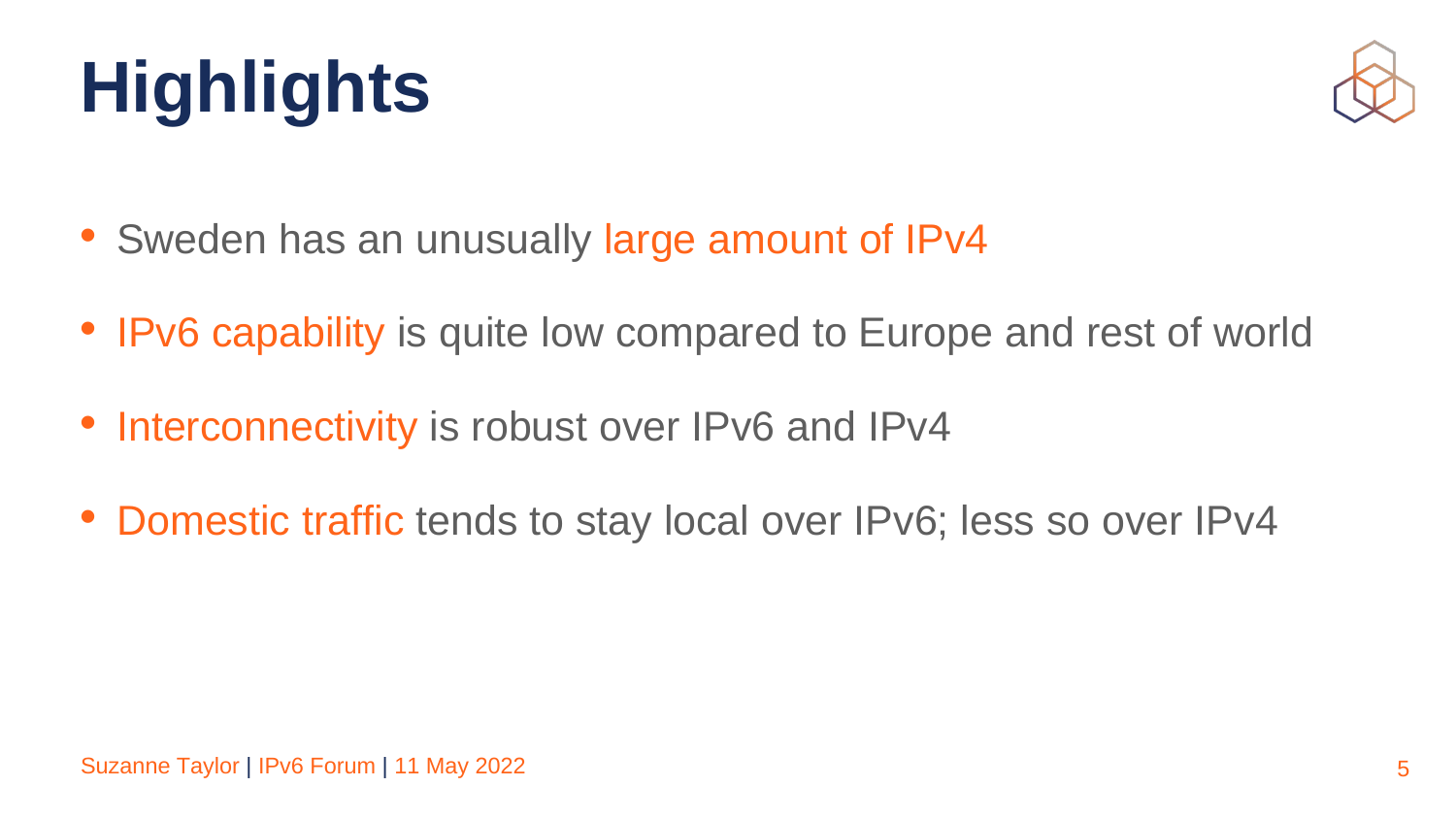



Source: Compiled from APNIC data



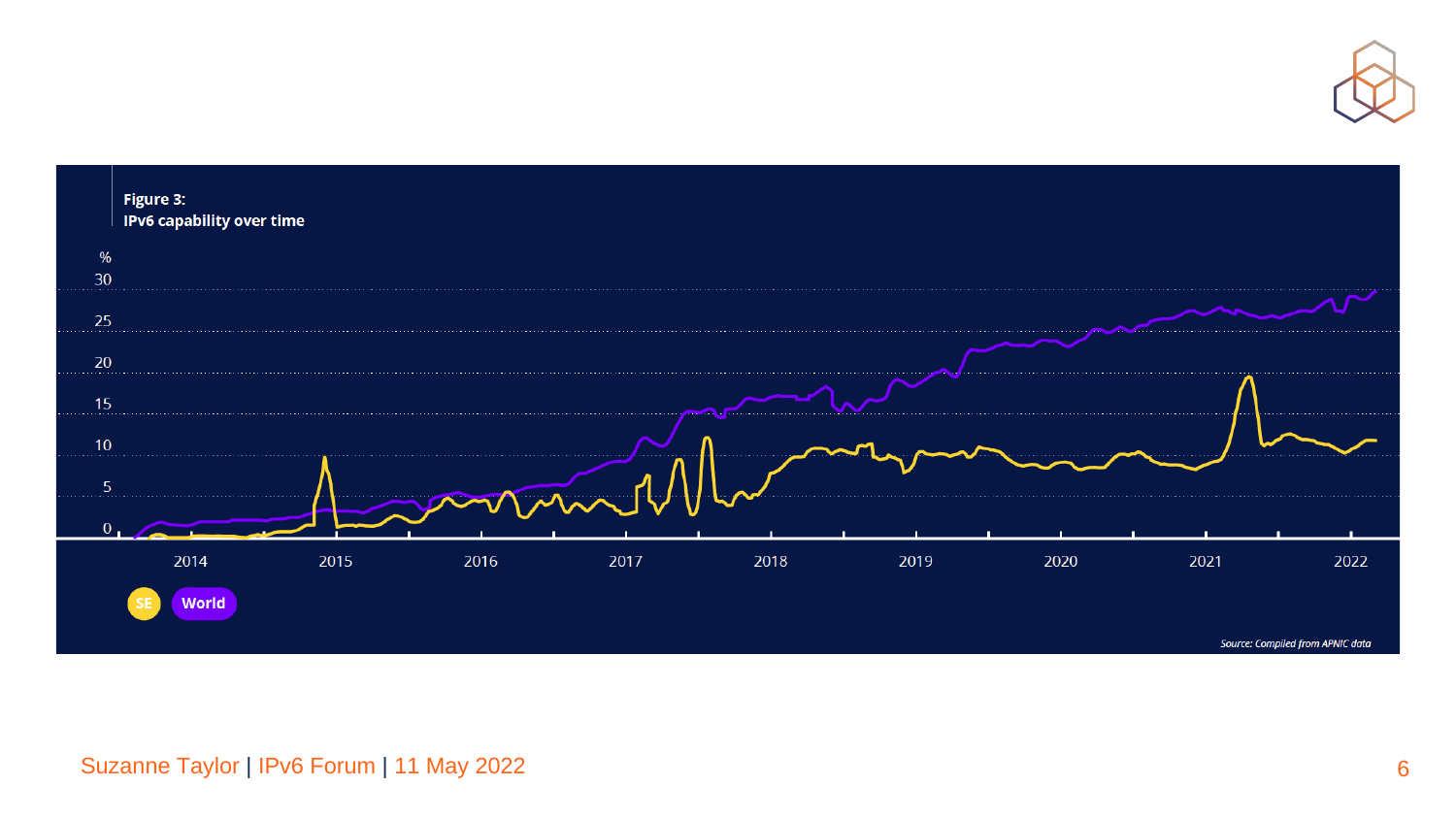





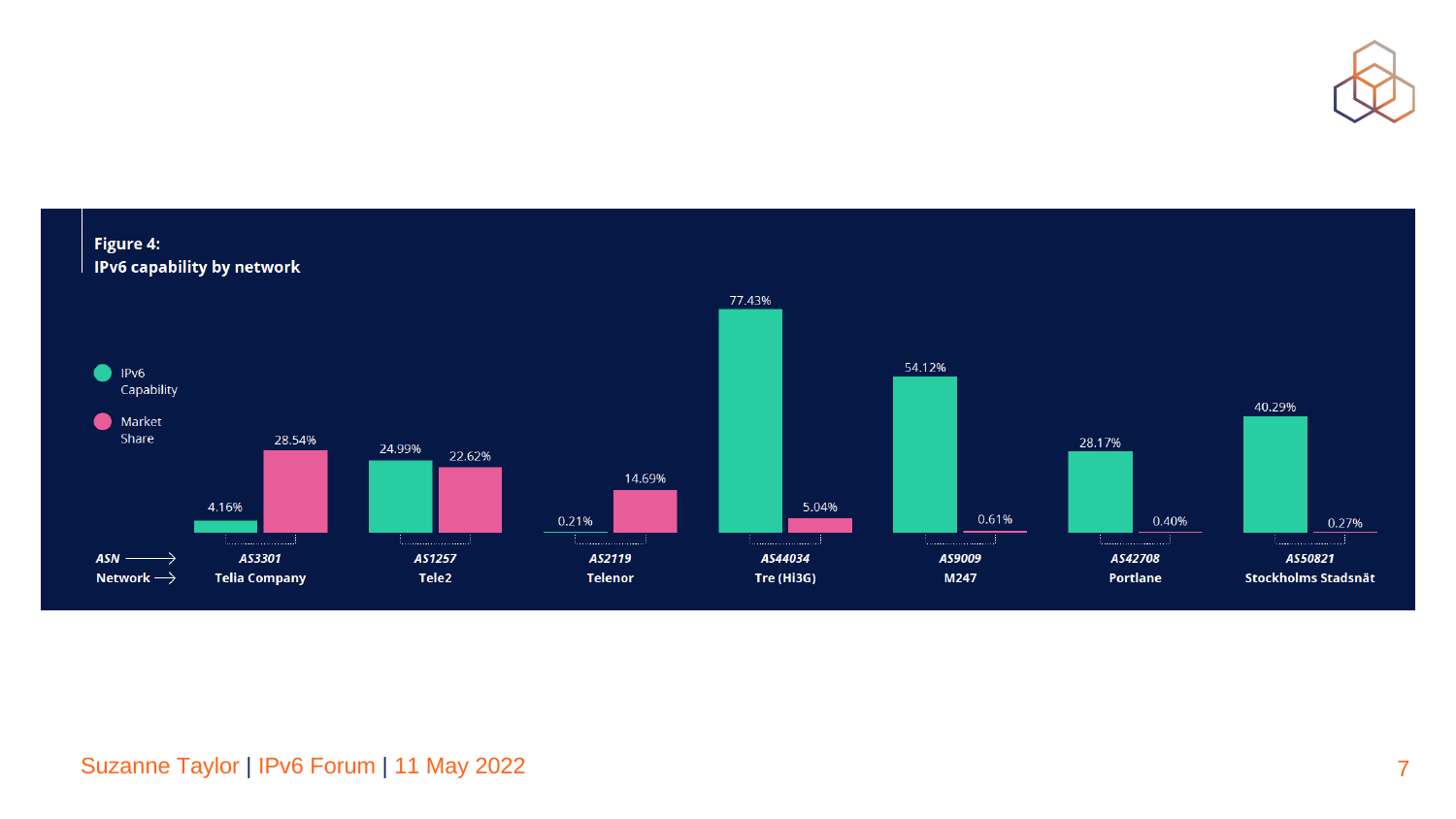Figure 7:



time (ms)

- $\circ$  10
- $O$  20
- 
- $\bigcirc$  30<br>  $\bigcirc$  40





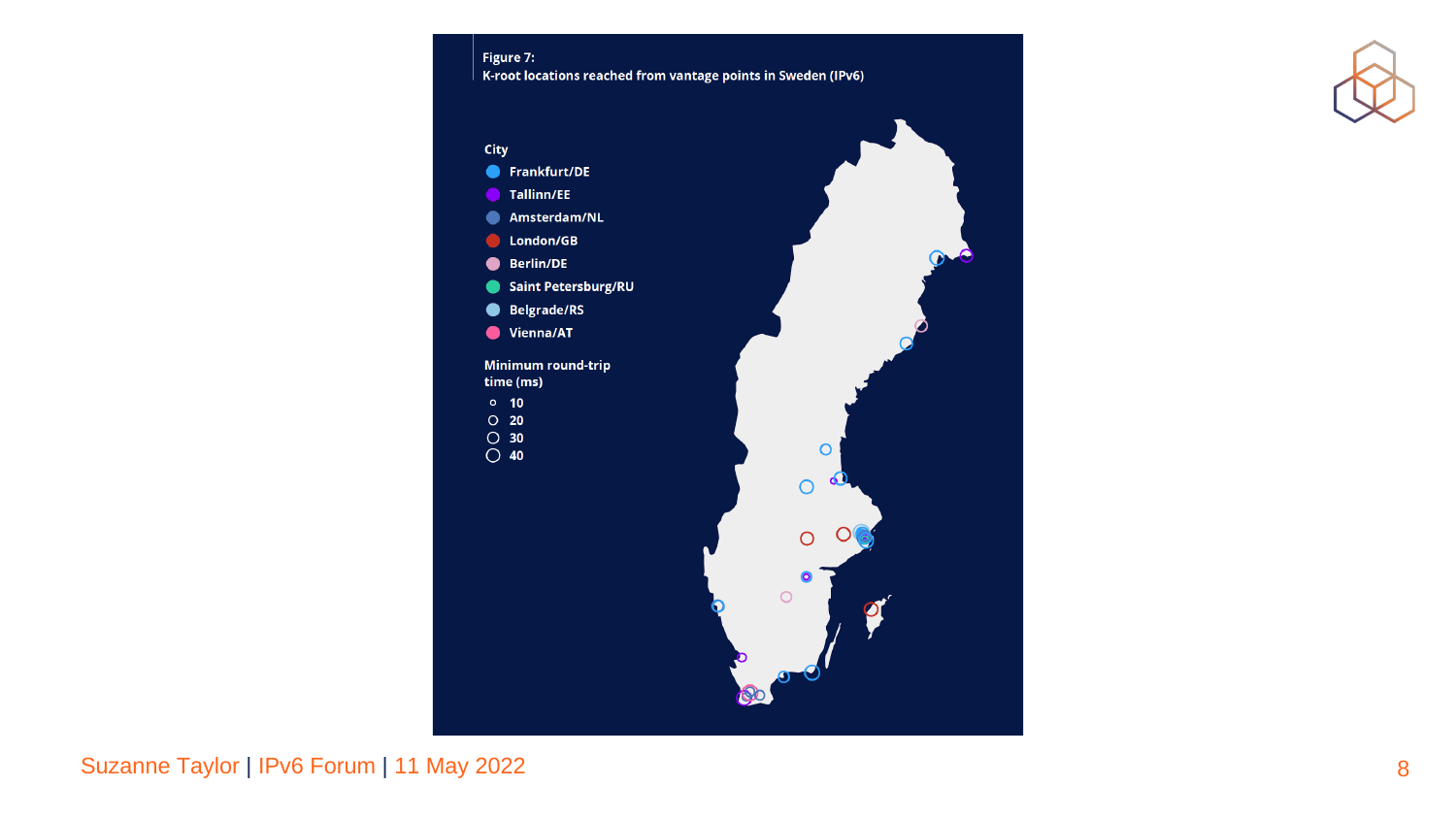



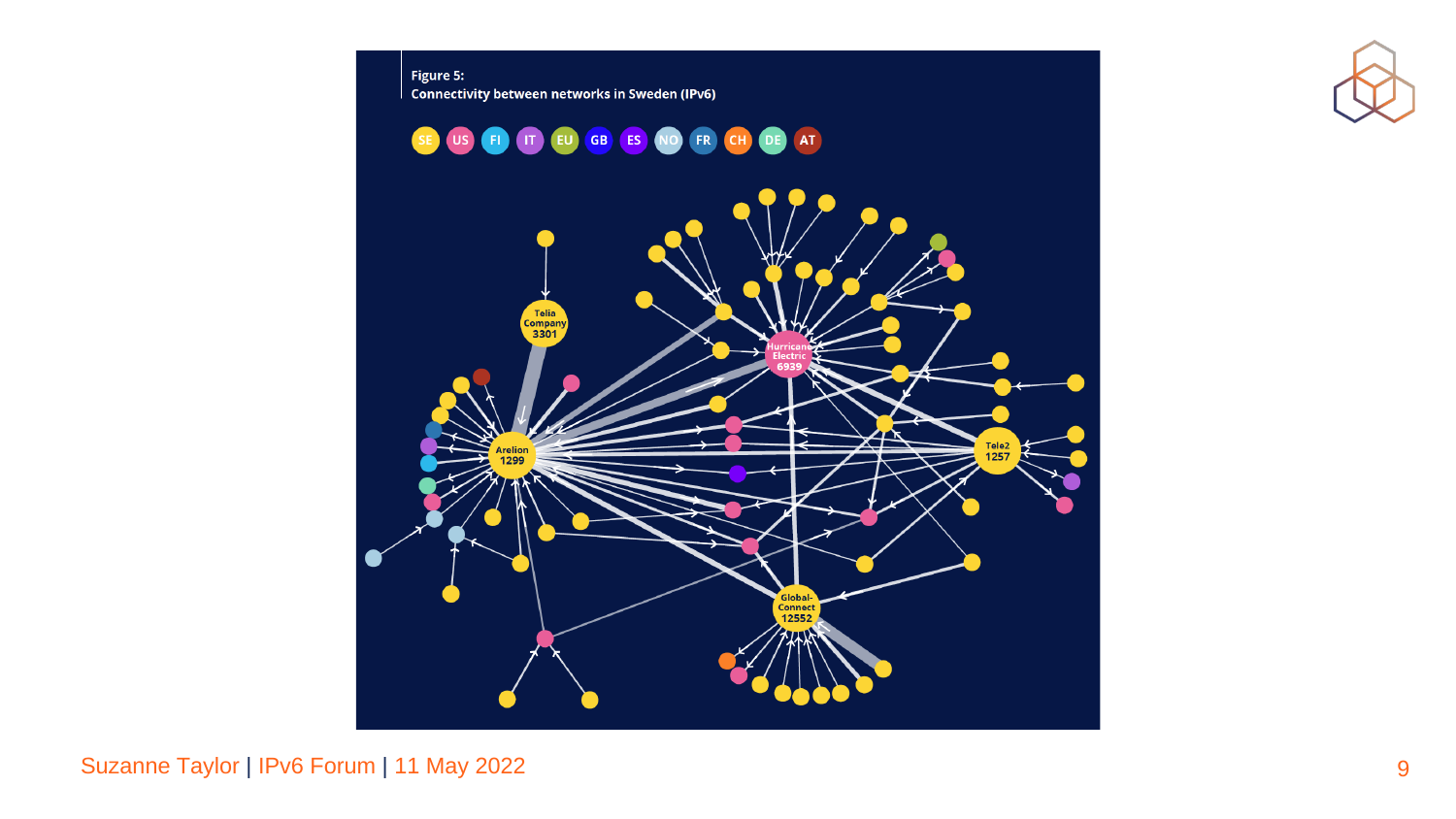Figure 8: Paths between domestic traffic (IPv6)

● Probe location  $\bullet$  Intermediate point in path

Amsterdam

**Frankfurt** 





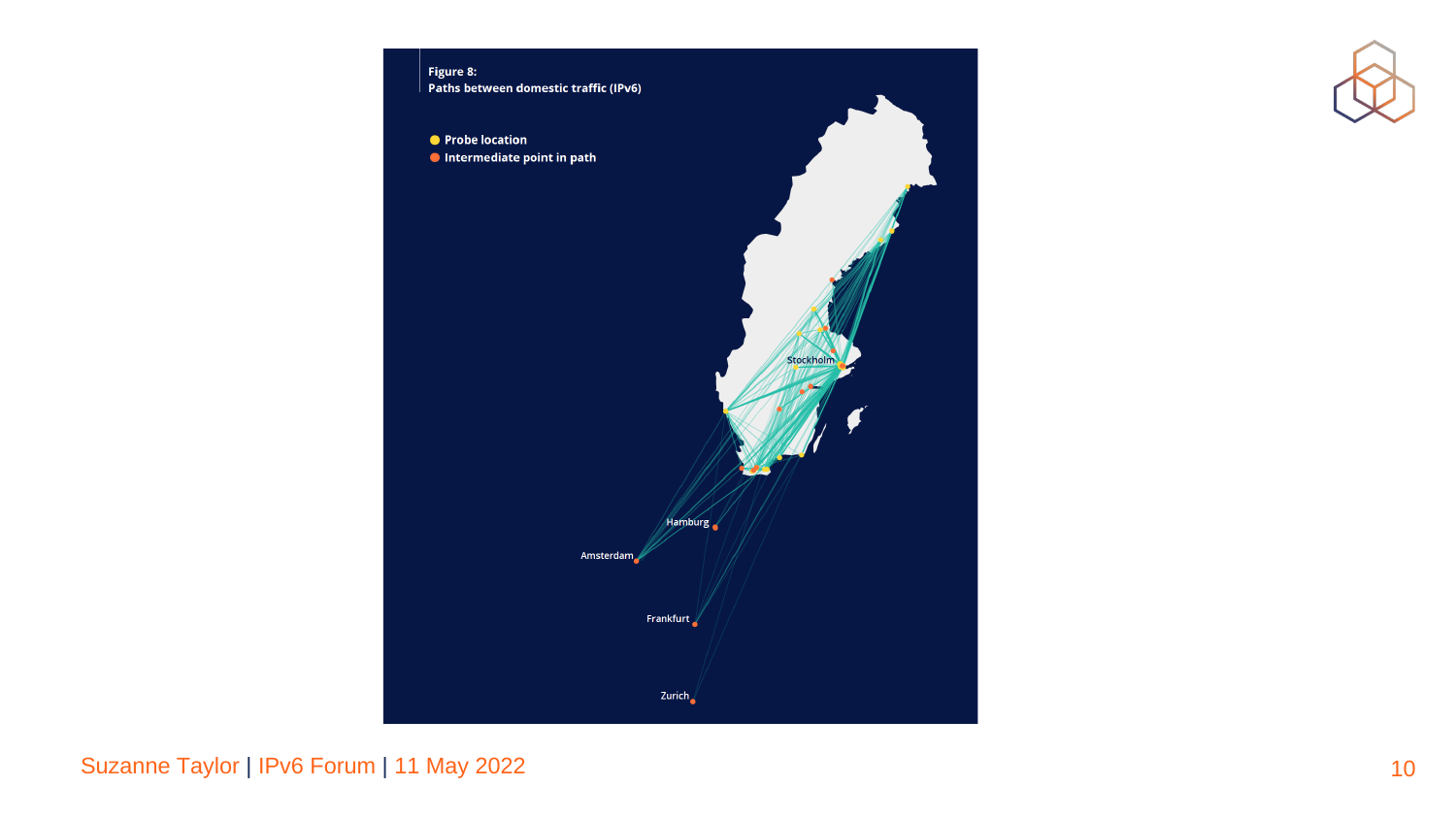

### **The need for IPv6**

- IPv6 is needed for future growth
	- IPv4 run-out and cost on the secondary market
	- Emerging technology like 5G, IoT, smart cities…
	- Healthy market competition
- Governments, regulators, ISPs, IXPs, NOGs all have a role
- "Stimulate where you can; regulate where you must"

11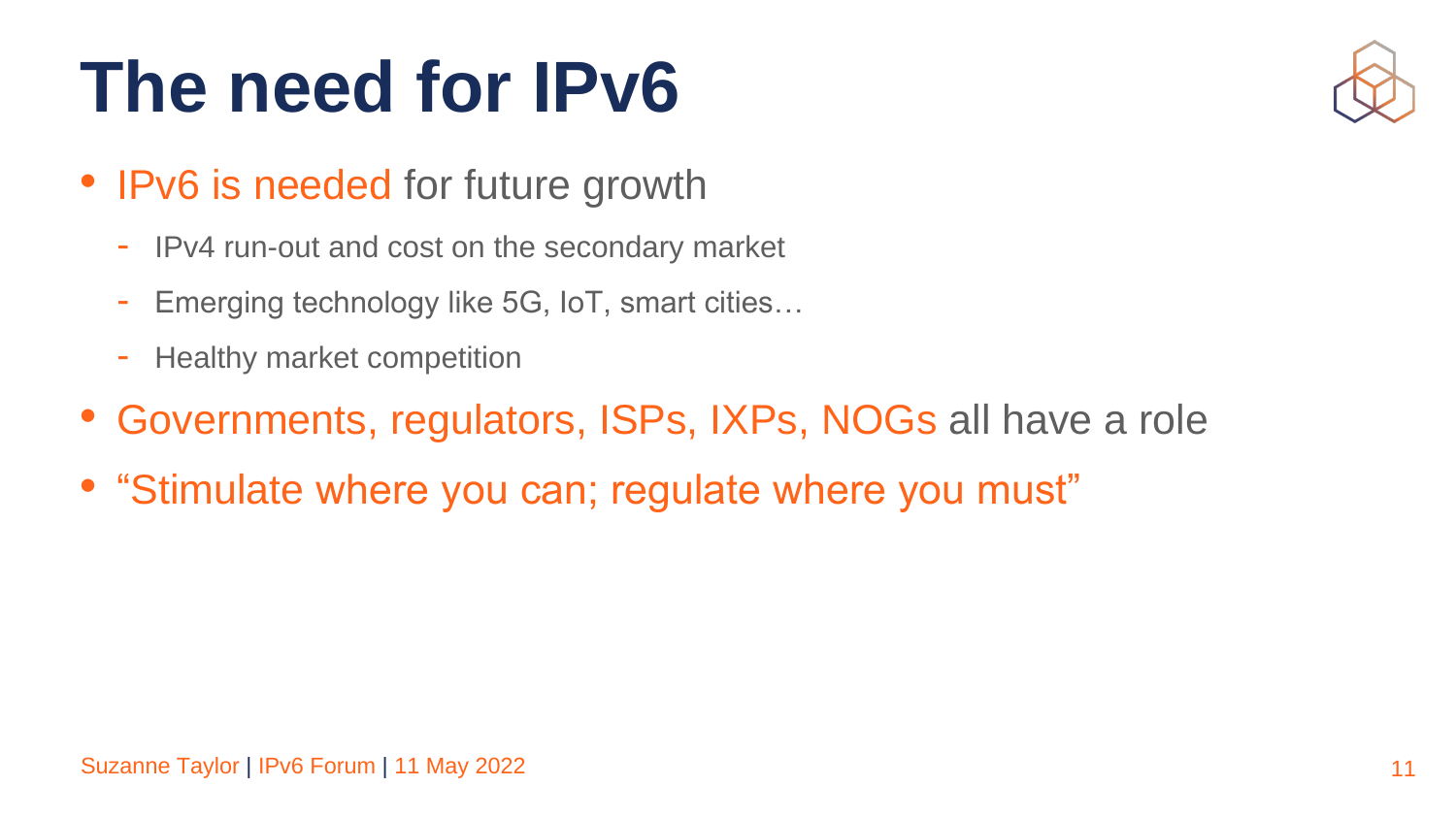



## **A few parting thoughts…**

- Please share the report if it's interesting
- These reports are always evolving tell us what you want!
- This data is available to use [https://labs.ripe.net](https://labs.ripe.net/)

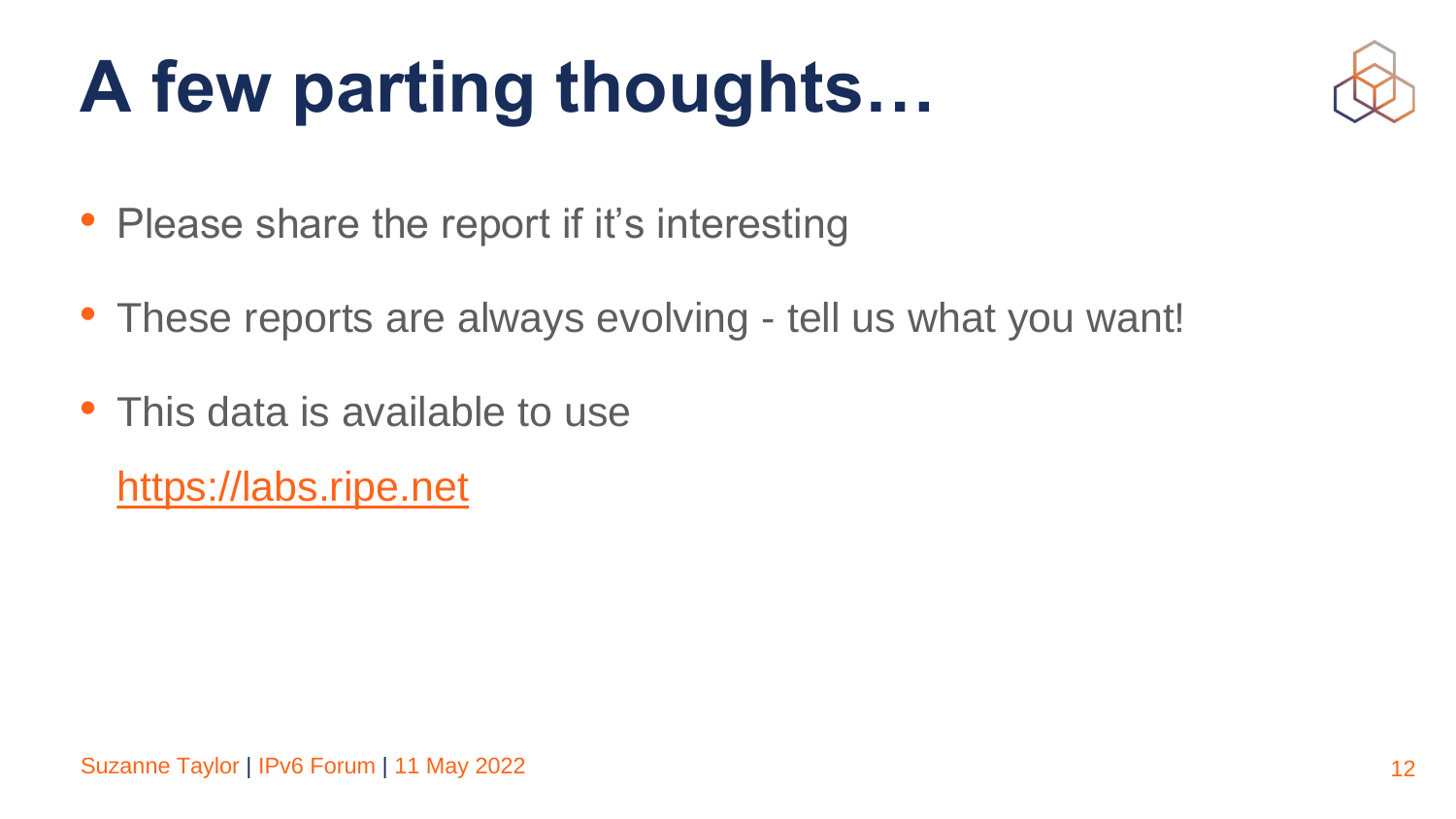





## **RIPE NCC training**

- The RIPE NCC offers online IPv6 training:
	- Two RIPE NCC Academy courses on IPv6
	- Eight webinars on IPv6
	- RIPE NCC::Educa event on IPv6
- And in-person training:
	- Three IPv6 training courses

<https://www.ripe.net/support/training>

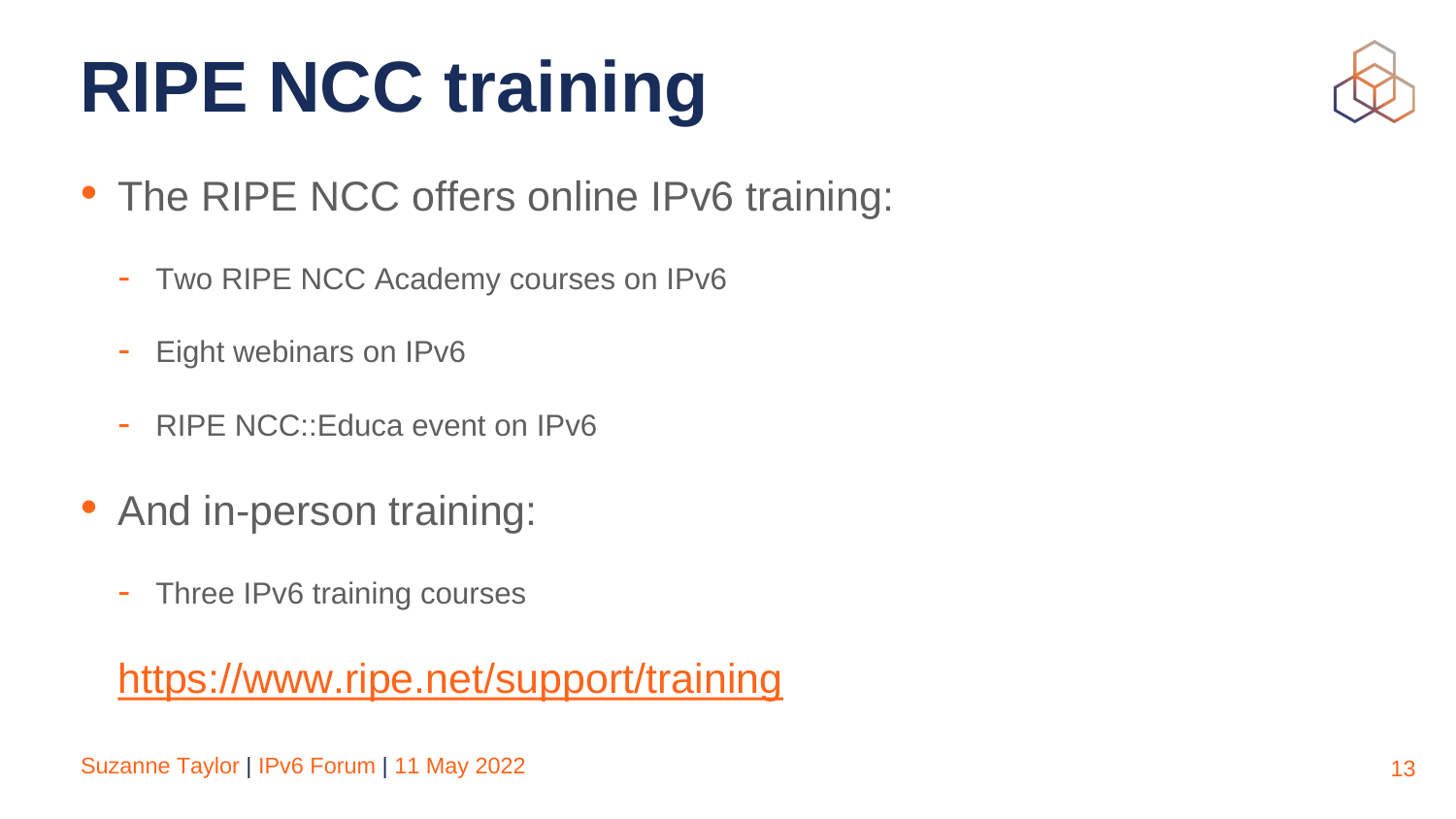



### Includes live webinars with RIPE NCC trainers, access to online learning material, and

## **RIPE NCC training**

### • RIPE NCC Certified Professionals

- Specifically caters to government staff
- Goal is to support the transition to IPv6
- First test run underway with Dutch government
- Online certification program
- certification after passing the exam

### • Pilot program for government

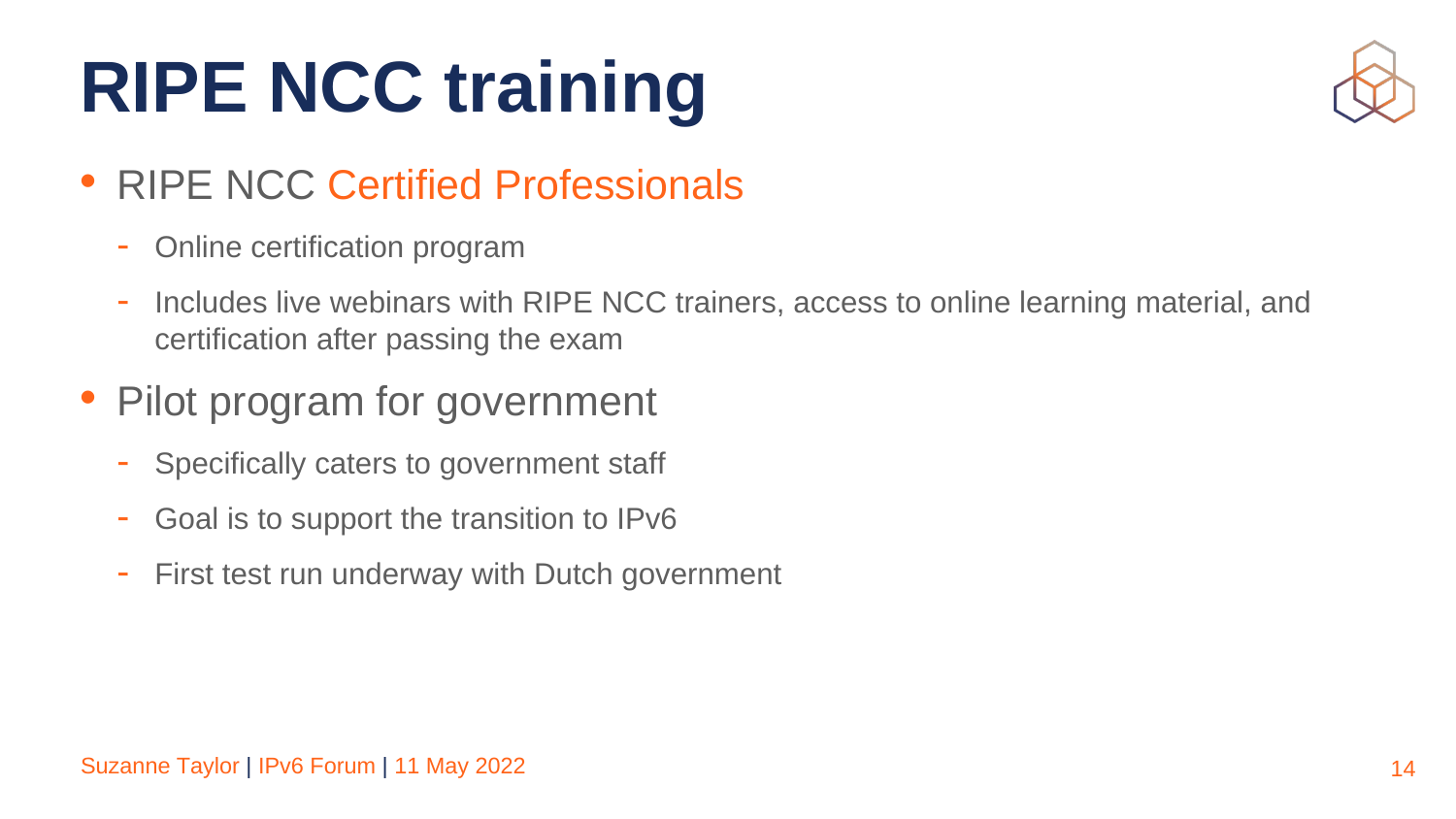

### **Other resources**

- RIPE Meetings:
	- **IPv6 Working Group**
	- Many past presentations on IPv6
- A few articles:
	- *The Irrationality of Deploying IPv6*  <https://circleid.com/posts/20210803-the-irrationality-of-deploying-ipv6>
	- *Should Europe mandate IPv6 to accelerate adoption?*  adoption/
	- *Another year of the transition to IPv6*  <https://blog.apnic.net/2022/02/21/another-year-of-the-transition-to-ipv6/>

[https://www.itproportal.com/features/should-europe-mandate-ipv6-to-accelerate-](https://www.itproportal.com/features/should-europe-mandate-ipv6-to-accelerate-adoption/)